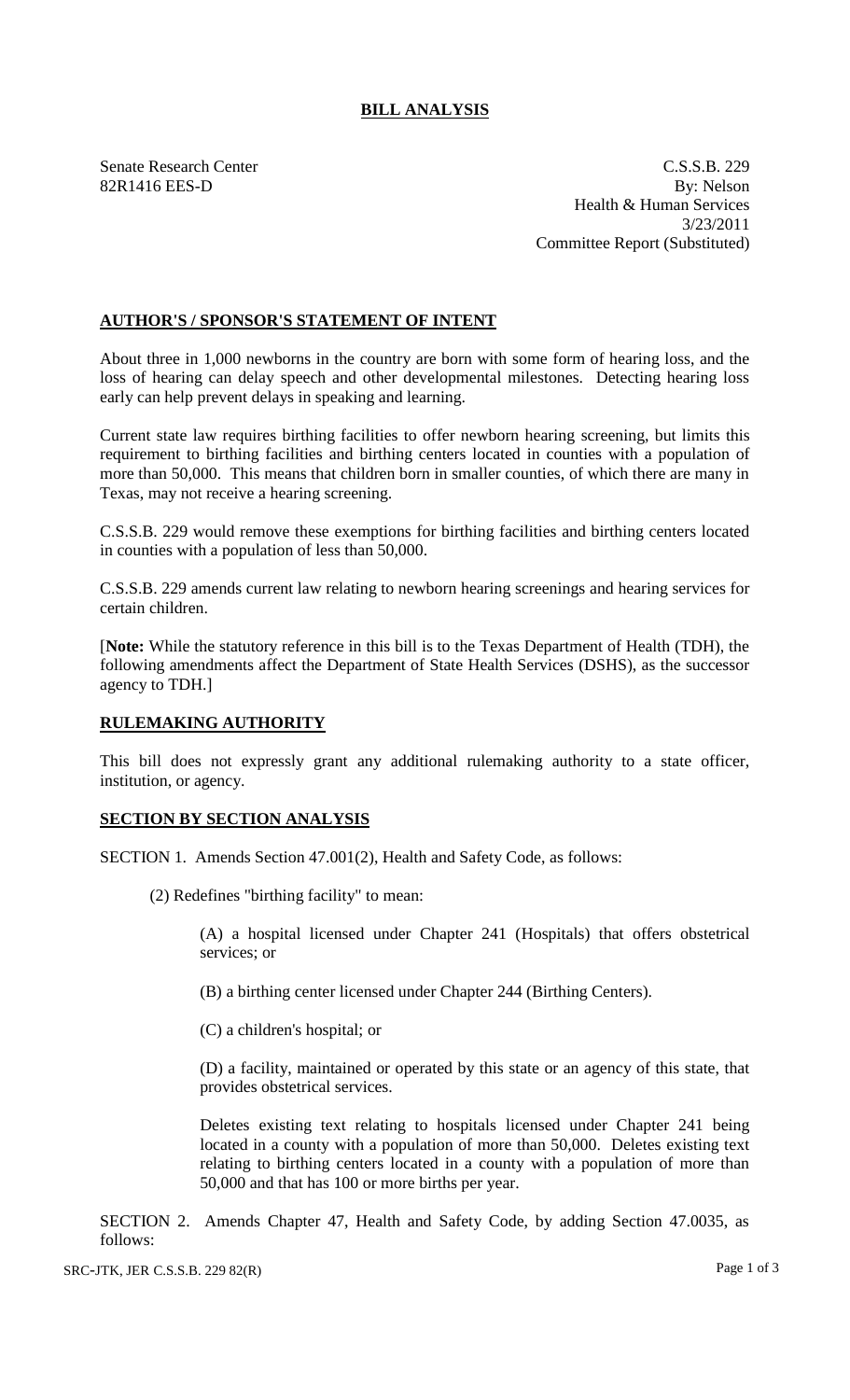Sec. 47.0035. REFERRAL TO PROGRAM BY MIDWIFE. (a) Defines "midwife" in this section.

(b) Provides that a midwife who attends the birth of a newborn:

(1) is not required to offer the parents of a newborn a hearing screening for the newborn for the identification of hearing loss; and

(2) is required to refer the parents of the newborn to a birthing facility or a provider that participates in the program if the birth of the newborn does not occur at a birthing facility.

SECTION 3. Amends Section 47.007, Health and Safety Code, by amending Subsections (a) and (c) and adding Subsections (d), (e), (f) and (g), as follows:

(a) Requires the Texas Department of Health (TDH) to provide each birthing facility that provides newborn hearing screening under the state's medical assistance program provided under Chapter 32 (Medical Assistance Program), Human Resources Code, with access to the appropriate information management, reporting, and tracking system, rather than software, for the program. Requires that the information management, reporting, and tracking system be capable of providing TDH with information and data necessary to plan, monitor, and evaluate the program, including the program's screening, follow-up, diagnostic, and intervention components.

(c) Requires a birthing facility described by Subsection (a) to report the resulting information in the format and within the time frame specified by TDH.

(d) Requires a qualified hearing screening provider, audiologist, intervention specialist, educator, or other person who receives a referral from a program under this chapter to:

(1) provide the services needed by the child or refer the child to a person who provides the services needed by the child; and

(2) provide, with the consent of the child's parent, the following information to TDH or TDH's designee results of follow-up care, results of audiologic testing of infants identified with hearing loss, and reports on the initiation of intervention services.

(e) Requires a qualified hearing screening provider, audiologist, intervention specialist, educator, or other person who provides service to infants who are diagnosed with hearing loss to provide, with consent of the infant's parent, the following information to TDH or TDH's designee:

(1) results of follow-up services;

(2) results of audiologic testing of infants identified with hearing loss; and

(3) reports on the initiation of intervention services.

(f) Requires a hospital that provides services under this chapter to use the information management, reporting, and tracking system, which TDH has provided the hospital with access to, to report, with the consent of the infant's parent, the following information to TDH or TDH's designee:

(1) results of all follow-up services for infants who do not pass the birth admission screening if the hospital provides the follow-up services; or

(2) the name of the provider or facility where the hospital refers an infant who does not pass the birth admission screening for follow-up services.